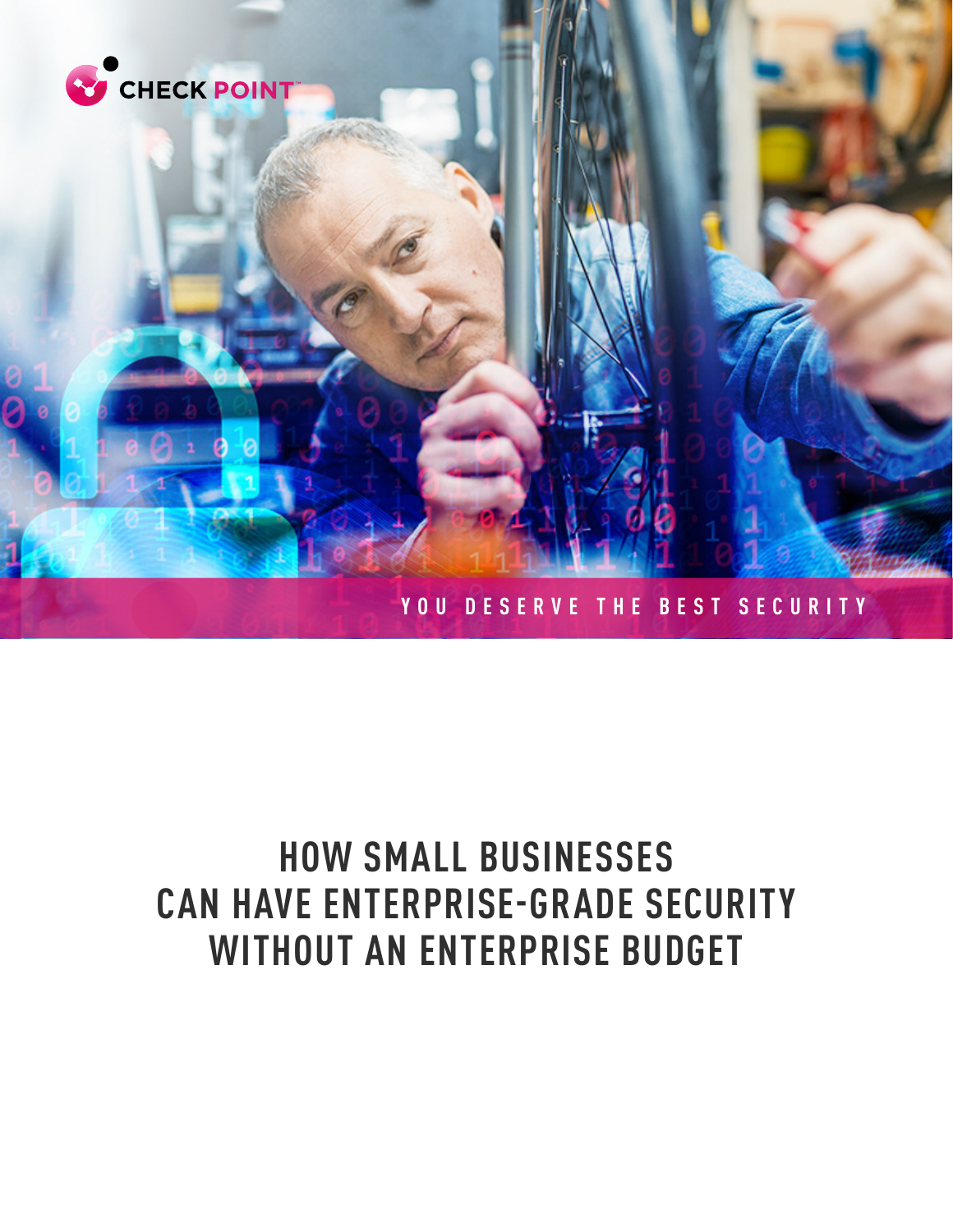If you have been heads down and focused on the challenges of running and growing your business, you may have missed all the latest security breach news: from Microsoft to NVIDIA, to OKTA and Samsung… all breached recently by the Lapsus\$ group. Add to that, the Russian-Ukraine war is producing more warnings and attacks on U.S. infrastructure.

As a small business, you may think you are not a target, but think again. Your "virtual front door" on the internet is 500 milliseconds away from every hacker in the world. Hackers are now targeting smaller companies that don't have all the protections, staff, monitoring or awareness that the big corporations have.

### **Business owners: it is time to pay attention.**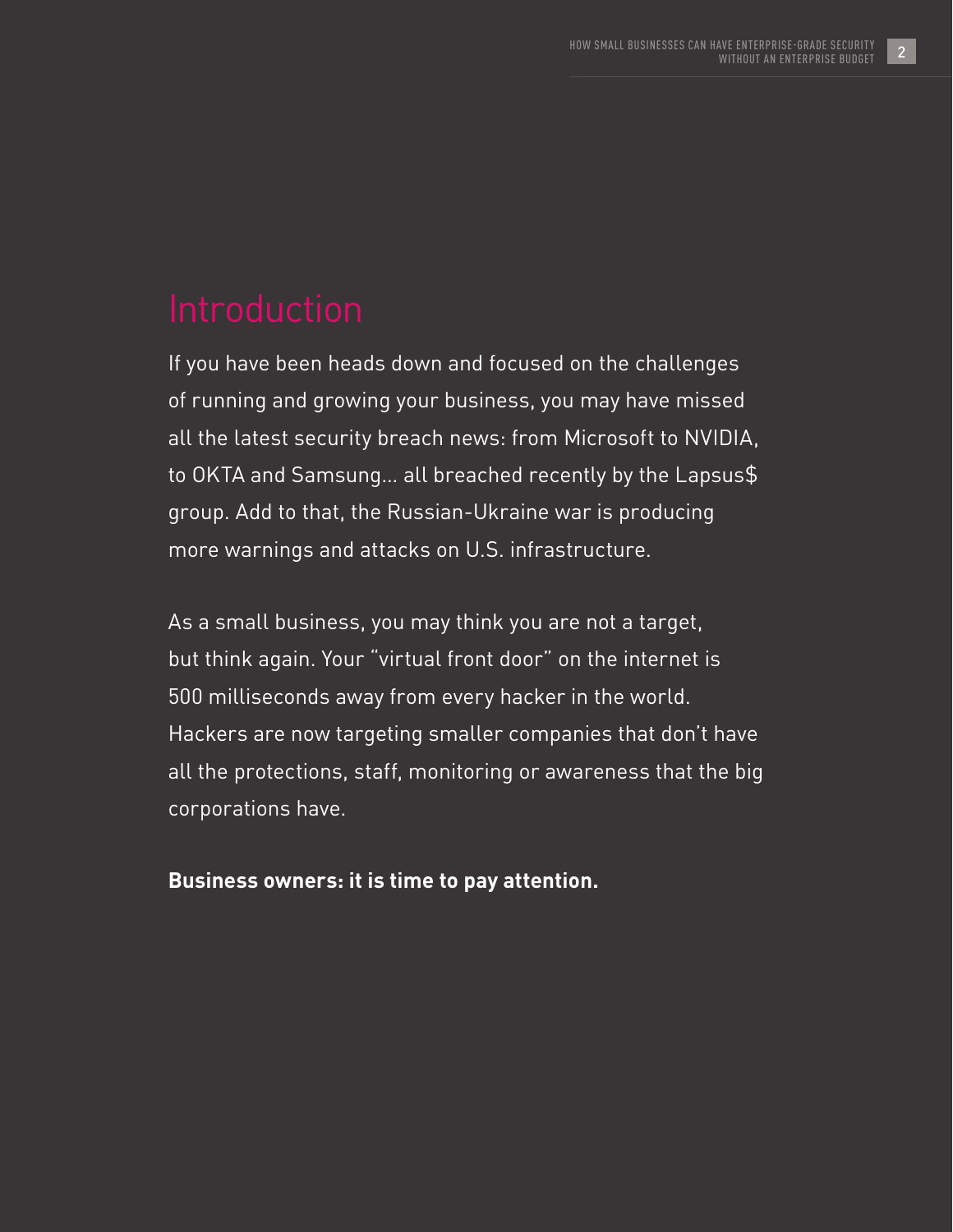# The Challenges of Securing Your Small Business

As a small business owner, partner or key employee, you are probably aware of some of the challenges in achieving "Enterprise-Grade" security: not having enough money to buy the best gear, not having enough expert staff to manage, monitor, and maintain that gear—and not having enough time to figure it all out.

The good news is… the situation is changing.

When you think of "Enterprise-Grade," you probably envision large, black, rack-based, blinking lights, loud fan-spinning boxes, and have way more features and horsepower than you ever need—requiring lots of care and feeding while costing you a fortune.

For large companies with a couple hundred servers to protect in a data center, the big boxes make sense. However, small business may only have a location or two, and perhaps have only a few dozen employees that still need all the advanced enterprise-grade features that deploy easily at reasonable costs.

Moving outward, it's not just servers at your small business you need to protect, as you must consider key employees' home computers and network security. Small businesses also face similar challenges with their Cloud Deployments: you may need extensive featured solutions for security and compliance monitoring, and the native cloud provider controls are just not good enough. And finally, you know you need to secure your laptops and cell phones, and you're aware of the free tools, but the most capable tools are expensive, hard to deploy and need an army to manage.

As a business owner, partner or key employee, you know you want to protect your intellectual property, keep your client information private, and avoid costly disruptions. And you certainly don't want your reputation ruined due to a security incident.

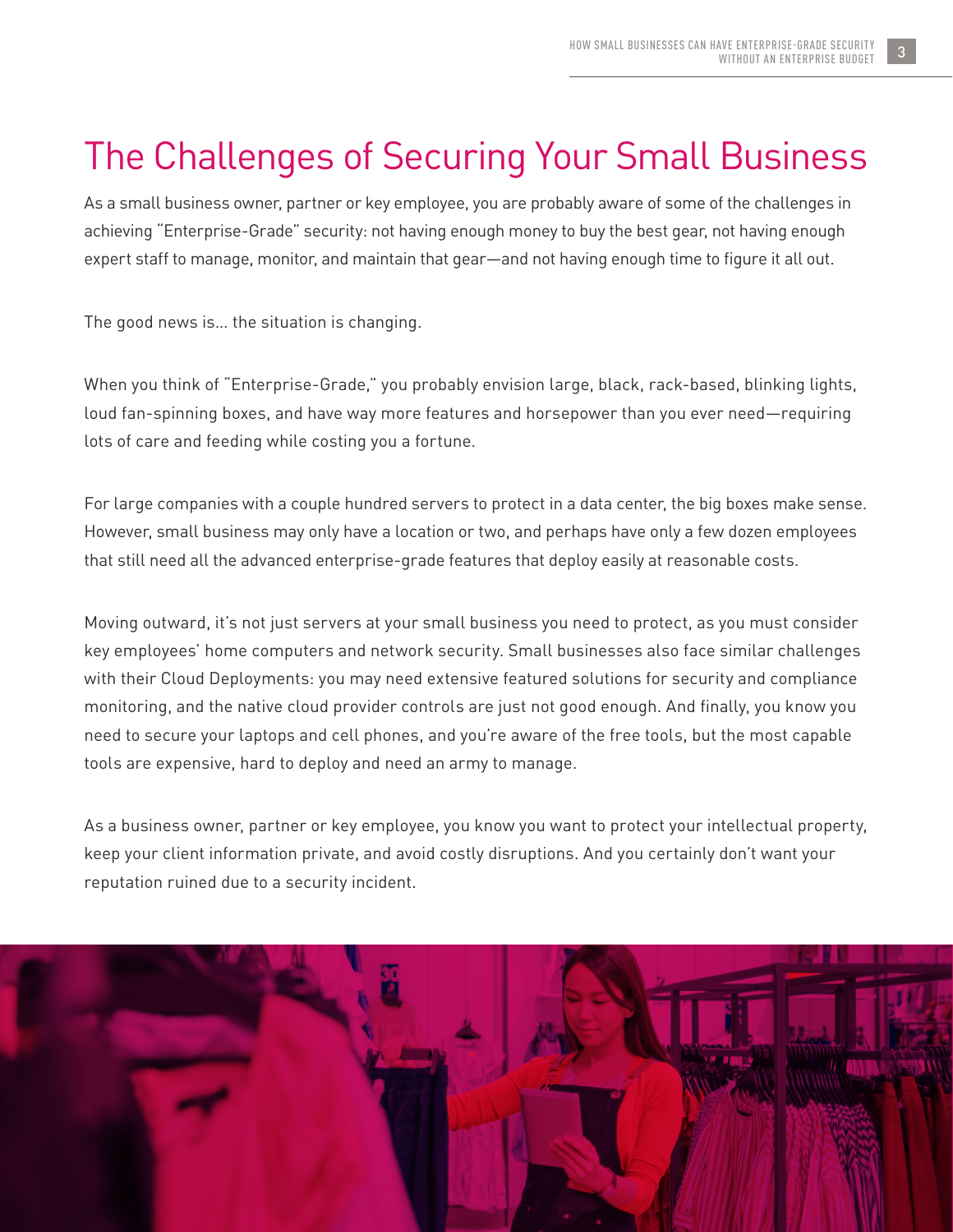According to Check Point Research, here are the top threats to SMB, in order:







**1. PHISHING 2. MALWARE 3. CREDENTIAL THEFT**







How do you accomplish protection against all those risks on a budget? Fortunately, it is now possible with the latest tools from Check Point and their partners.

Check Point started the firewall industry almost 30 years ago with the world's first stateful firewall and has been growing and offering new products since. Check Point has focused on securing the largest international companies, banks, governments and demanding enterprise customers.

Check Point is evolving, and it's time to consider them if you want to address your small business challenges on a budget.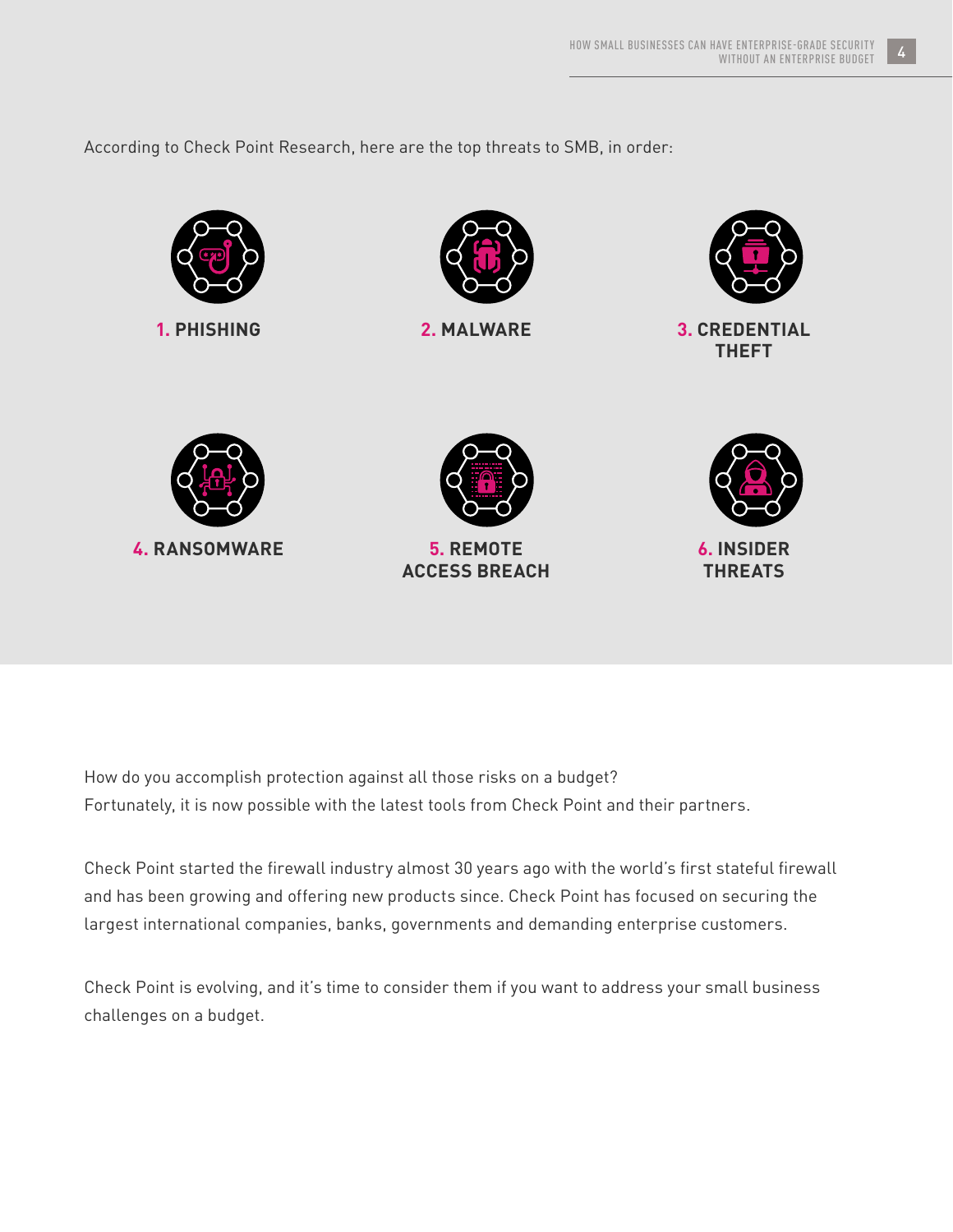## The Top SMB Security Risks

Here are the top small business risks and what you should do now:

# **1**

### **Home Sweet (Insecure) Home**

During the pandemic, you had to support the migration from work locations to home-based access for your employees very quickly. There was no time to consider if the home Wi-Fi was secured, or if the network they are using is shared with the kids and neighbors who surf everywhere and can intercept communications. Of course, you trust your employees, but you have no way of enforcing reasonable security since you have no budget, time or expertise to deploy all the protections you should have.

Check Point is now offering a full range of home and small business-based firewalls called "Quantum." Quantum firewalls provide secure Wi-Fi and ALL the extensive features and advanced capabilities of their largest "Enterprise-Grade" appliances. The appliances can be installed in minutes, monitored with your cell phone, and are designed to "prevent" issues rather than just "detect" them. Check Point is well known for having the easiest console to manage as well as the most capable console. Additionally, they have had the least number of vulnerabilities, and when that occasionally happens, Check Point leads the entire industry in response time to fix it. No one else is close.

# **2**

### **Laptops**

As above, you probably rushed to support remote workers and you may have thought that you were saving money by allowing your employees to use their laptops to access your business. What the statistics prove out is this is not the best financial, or most secure decision. BYOD Laptops may be shared with other household members and the OS may not be patched. Furthermore, the business owner has no way to enforce security policies such as preventing exposure of company secrets, preventing private docs from being shared, preventing corporate password reuse, or preventing an employee from clicking on a malicious www URL.

Check Point has the world's leading endpoint security tool called Harmony, and since you don't have time to read and study MITRE ATT&CK competitive reports or analyst opinions, you only have to look at the top performer on everyone's list: Check Point.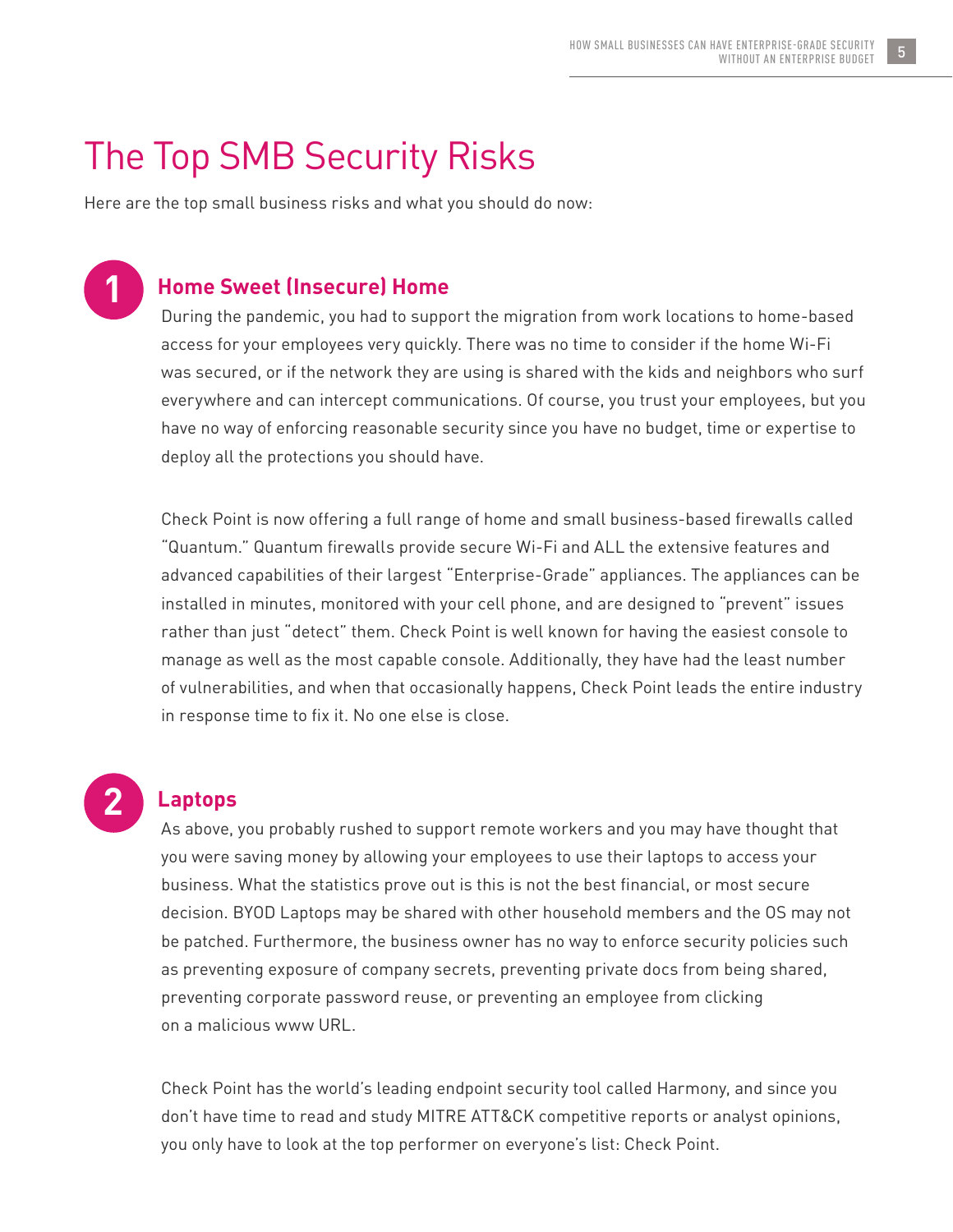

### **Cell Phones**

As with laptops, your employees want convenience AND no one wants to carry two phones. What is a small company owner to do? With Check Point, the world's best cell phone security tool and Mobile Device Manager (MDM) is within your budget. Fast, easy deployment, complete features and full policy enforcement are available.



#### **Email and Cloud-Based Apps**

This is still one of the leading vectors of compromises and must be addressed fully as the costs of compromise are ridiculous. Most small businesses have outsourced their email to one of the leading SaaS providers like Office 365 or Google, as they are cheaper, feature-rich, easier to manage, and have great availability and uptime. But, there is a dirty little secret: The current provider tools and typical Mail Gateway protection tools are no longer good enough to prevent threats from being delivered into your user's inbox. You can spend money on training your users, but you can't depend on your employees to be your last line of defense.

Check Point has the #1 rated and fasted growing email protection tools available. For those businesses using SaaS and Cloud-Based Apps, Check Point has the most extensive lineup of tools to secure your email processes wherever they are.

# **5**

#### **Servers in co-lo or broom closet**

As a small business, you make the best decisions you can at the moment. You may have decided to buy a server(s) that could be compromised…and it needs care and feeding daily: keeping up with patching, monitoring the host-based intrusion prevention, and implementing and enforcing least privilege and Active Directory Management. Quantum Spark not only has a cool name, but is easy to deploy and manage with out-of-the-box Zero-Touch provisioning and a user-friendly mobile app for threat mitigation on the go.

Quantum Spark is the "all in one" solution SMBs need that combine security and optimized internet connectivity; Wi-Fi, GbE, VDSL, & 4G LTE, performance-based routing. With Check Point, protecting those servers is easy: Wherever they are, running in a corner of your office or in a physically secure co-lo, you can get Enterprise-Grade security in no time at all, with Check Point Quantum firewalls.